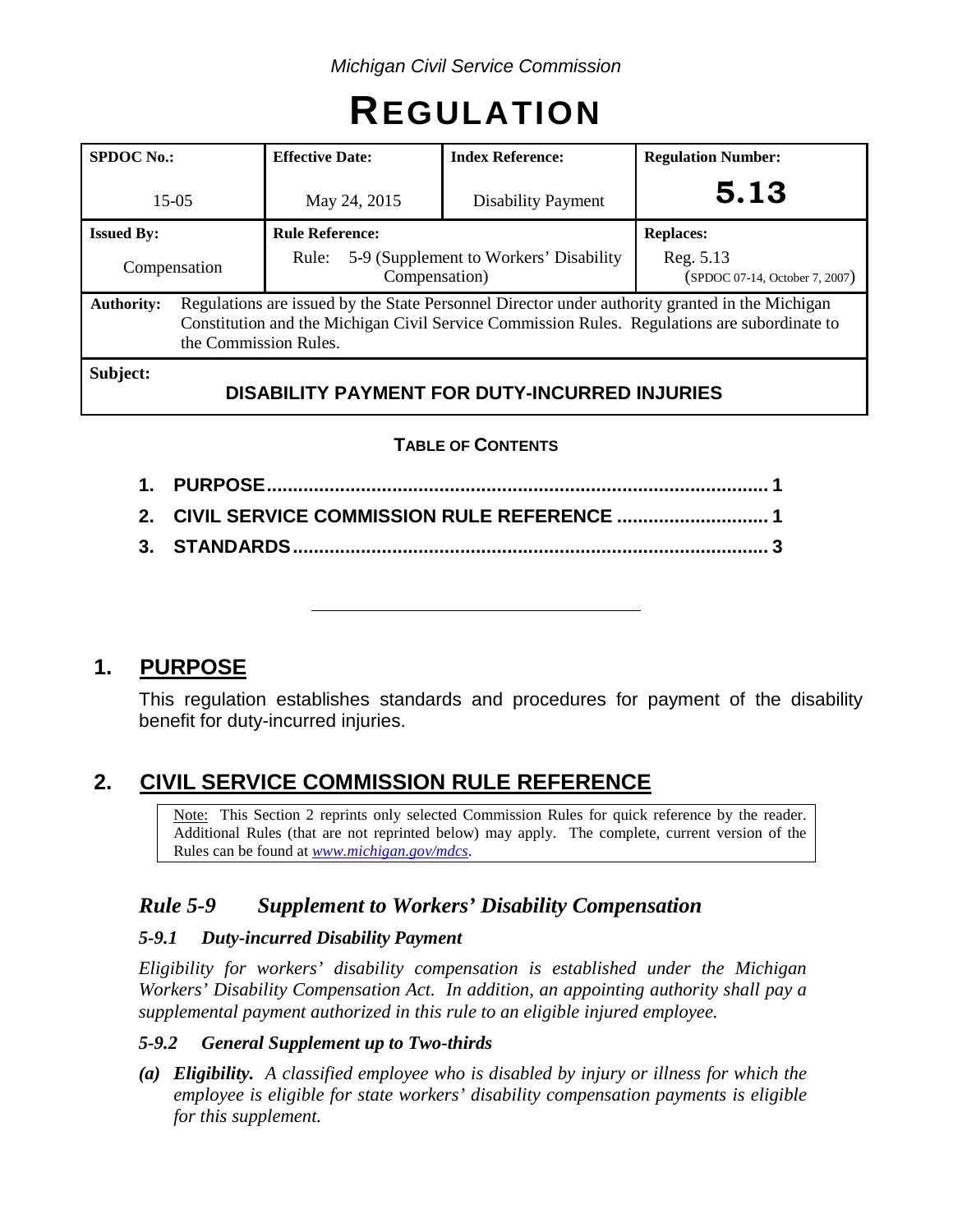*(b) Rate. The appointing authority may allow a supplemental wage payment that, together with the workers' disability compensation payment, equals two-thirds of the regular salary or wage, subject to the limitations authorized in the regulations.*

#### *5-9.3 Special Supplement up to Full Weekly Net Wage*

- *(a) Eligibility.*
	- *(1) Employees. The following employees are eligible:*
		- *(A) An employee of the department of corrections in a correctional facility who is injured during a riot or as a result of an assault by a prisoner housed in the correctional facility.*
		- *(B) An employee of the department of state who is injured as a result of an assault while performing employment duties, rendering direct services to the public.*
		- *(C) An employee of the department of health and human services who is injured as a result of an assault by a recipient of mental health services.*
		- *(D) An employee of the department of health and human services who is injured during the course of employment as a result of an assault by a recipient of social services at the W. J. Maxey Training School campus in Whitmore Lake or any of its affiliated facilities, Camp Shawono in Grayling, or a similar facility under the jurisdiction of the department of health and human services established or funded by the state.*
		- *(E) A person employed by the department of military and veterans affairs who is injured during the course of employment as a result of an assault by a recipient of social services at a veterans facility operated by the department of military and veterans affairs.*
	- *(2) Limitations.*
		- *(A) The supplement is payable to an employee who is injured as the result of (1) a direct assault, (2) aiding another employee who is assaulted, or (3) responding, when officially obligated, to an alarm signaling an assault.*
		- *(B) The supplement cannot exceed 100-weeks.*
		- *(C) The supplement cannot be paid if the employee receives any similar workers' disability compensation supplement authorized by statute, including supplements authorized in Michigan Compiled Laws (MCL) §791.263a, MCL §38.1181, MCL §330.1113, MCL §400.1c, and MCL §333.2229.*
- *(b) Rate. An eligible employee receives full wages from the employing department until workers' compensation benefits begin. After benefits begin, the employee receives a supplement that, when added to the workers' compensation benefits, equals the weekly net wage of the employee at the time of the injury. This supplement is paid only while the person is on the department's payroll and receiving workers'*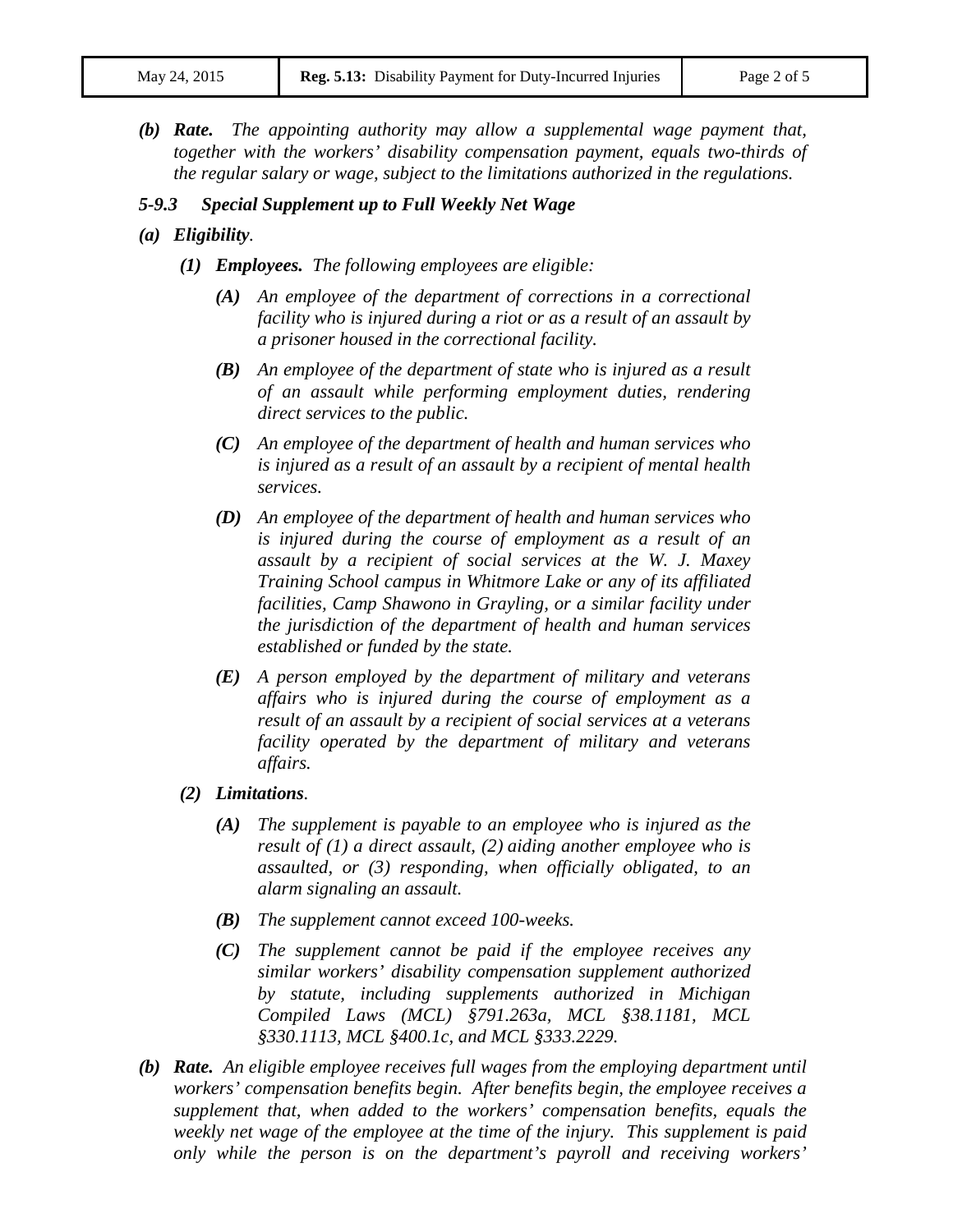*compensation benefits. Fringe benefits normally received by an employee remain in effect while the employee receives this supplement.*

# **3. STANDARDS**

- **A.** In case of work-incapacitating injury or illness for which an employee is, or may be eligible for work disability benefit under the Michigan Workers' Compensation Act, an employee may be allowed salary payment which, with the workers' disability benefit, equals two-thirds of the regular salary or wage.
- **B.** Leave credits may be utilized to the extent of the difference between the two-thirds payment and the employee's regular salary or wage.
- **C.** Approval of the first 50 weeks of two-thirds pay is based on receipt of a copy of the Notice of Commencement of Compensation Payments form (CS-701) received by the employee's appointing authority office from the workers' compensation administrator. This approval is limited to the employee's normal working days that fall within an expected or specific compensable period under the Michigan Workers' Compensation Act. Salary for permanent intermittent employees is as defined under the Michigan Workers' Compensation Act.
- **D.** The approval of two-thirds pay is limited to employees who have not received long term disability (LTD) benefits for the same period of disability. If LTD benefits have been paid, and worker's compensation for the same disability is retroactively awarded or the claim is settled by a redemption agreement, consideration of supplemental pay occurs when proper repayment to the LTD Plan has been made, unless the total LTD benefit is used as an offset for workers' compensation. In the case of an LTD offset, some repayment may be necessary to avoid paying the employee more than two-thirds pay.
- **E.** Employees receiving a retroactive workers' compensation payment must use these funds to repay the LTD Plan in accordance with any repayment agreement between the employee and the LTD plan administrator. In addition, the amount represented by a two-thirds supplement must be handled in one of the following ways:
	- 1. The amount due is calculated, but not processed or paid directly to the employee. Instead, the information is sent to the director of the Office of the State Employer to be used as a credit against the amount owed to the LTD Plan.
	- 2. If the supplement is paid, the employee endorses the check over to the state toward repayment to the LTD Plan.
- **F.** In accordance with the following statutes, employees who are injured as a result of an assault by an inmate, resident or client will continue to receive, in addition to workers' compensation, a supplement from the agency which, together with the workers' compensation equals but does not exceed the weekly net wage of the employee at the time of injury: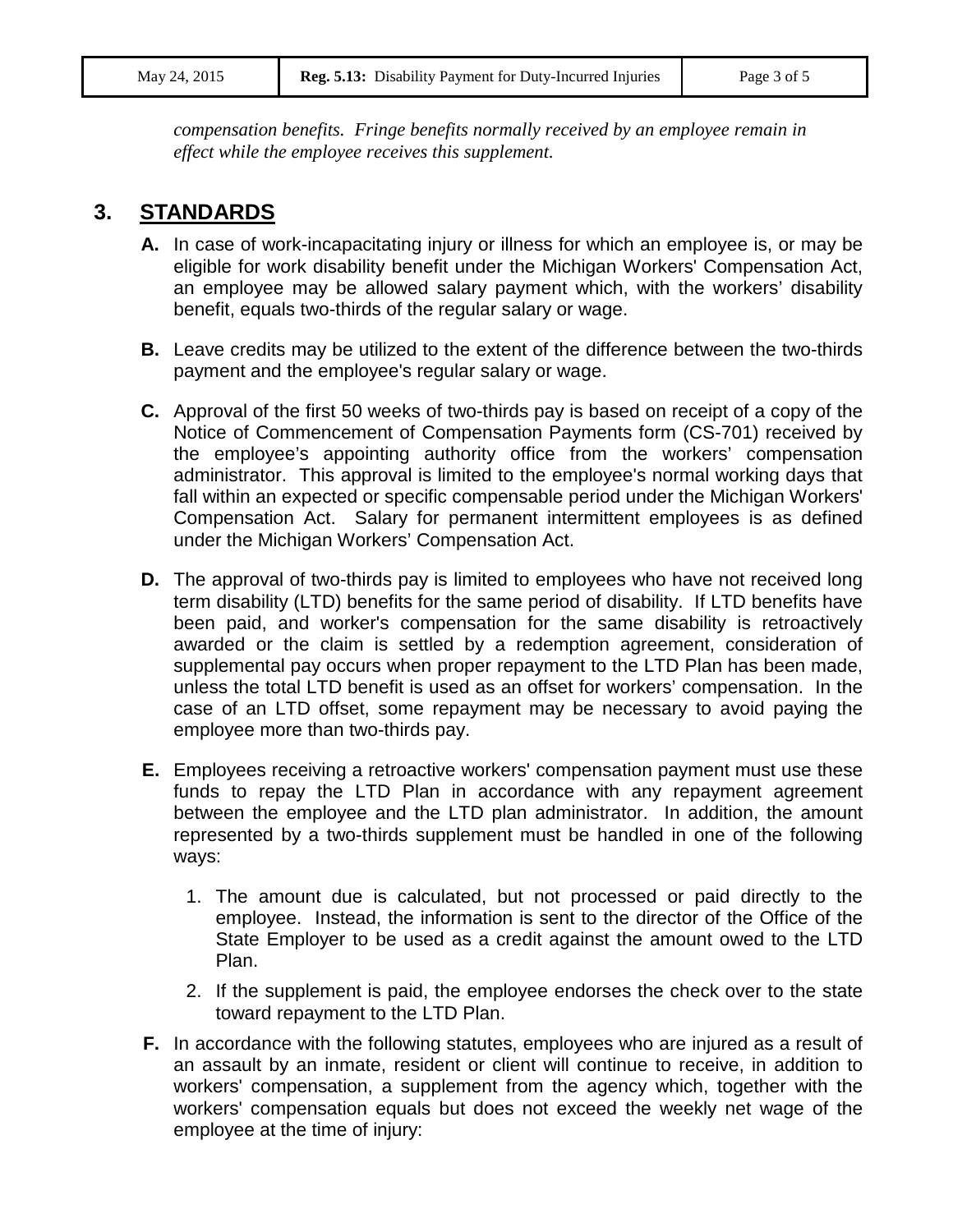#### **Public Act Number Department** 293 of 1975 (amended 232, 1953) Corrections 414 of 1976 (amended 258, 1974) Health and Human Services (formerly Community Health) 131 of 1978 (amended 280, 1974) Health and Human Services (formerly Human Services) 452 of 1978 State 285 of 1987 Military and Veterans Affairs

- **G.** The director of the Office of the State Employer shall consider, upon request, extending approval of the supplemental pay beyond 50 weeks only for those employees who will be able to return to work within 15 weeks, or allow the permanently disabled employee time to apply for duty-disability retirement benefits through the State Employees Retirement System and the Social Security System. The approval of any supplement is limited to a combined total of 100 weeks.
- **H.** Employees who are receiving workers' compensation and are also on the state payroll receiving an approved supplement are entitled to the state's contribution for group insurances (except LTD) if they remain on the state payroll.
- **I.** Employees not on the state payroll who receive a workers' compensation benefit are eligible for the state contribution to group insurance (except LTD) if the employees continue to pay their share directly to the respective appointing authority.
	- 1. The state's contribution to the plans must be invoice-vouchered and forwarded to the respective group insurance fund account or insurance carrier.
	- 2. Continuance of the state contribution is limited to 25 pay periods (50 weeks) from onset of disability if the employee remains on an approved leave of absence and receives continual workers' compensation benefits.
- **J.** Continuance of the state contribution for insurance in excess of 50 weeks must be approved by the director of the Office of the State Employer with the same limitations as in standard H.

#### **K. Supplemental pay.**

- 1. The director of the Office of the State Employer administers the supplemental duty-disabled pay procedure. Documentation for the first 50 weeks of supplement are directed to the employee's appointing authority. All correspondence and requests for approvals and extension are sent to the director of the Employee Health Management Division.
- 2. The appointing authority is responsible for processing the two-thirds supplement and the full net pay supplement on the payroll in accordance with HRMN procedures.
- 3. The following chart is provided to assist in the administration of this benefit and to ensure that all agencies are computing time and granting credits uniformly.